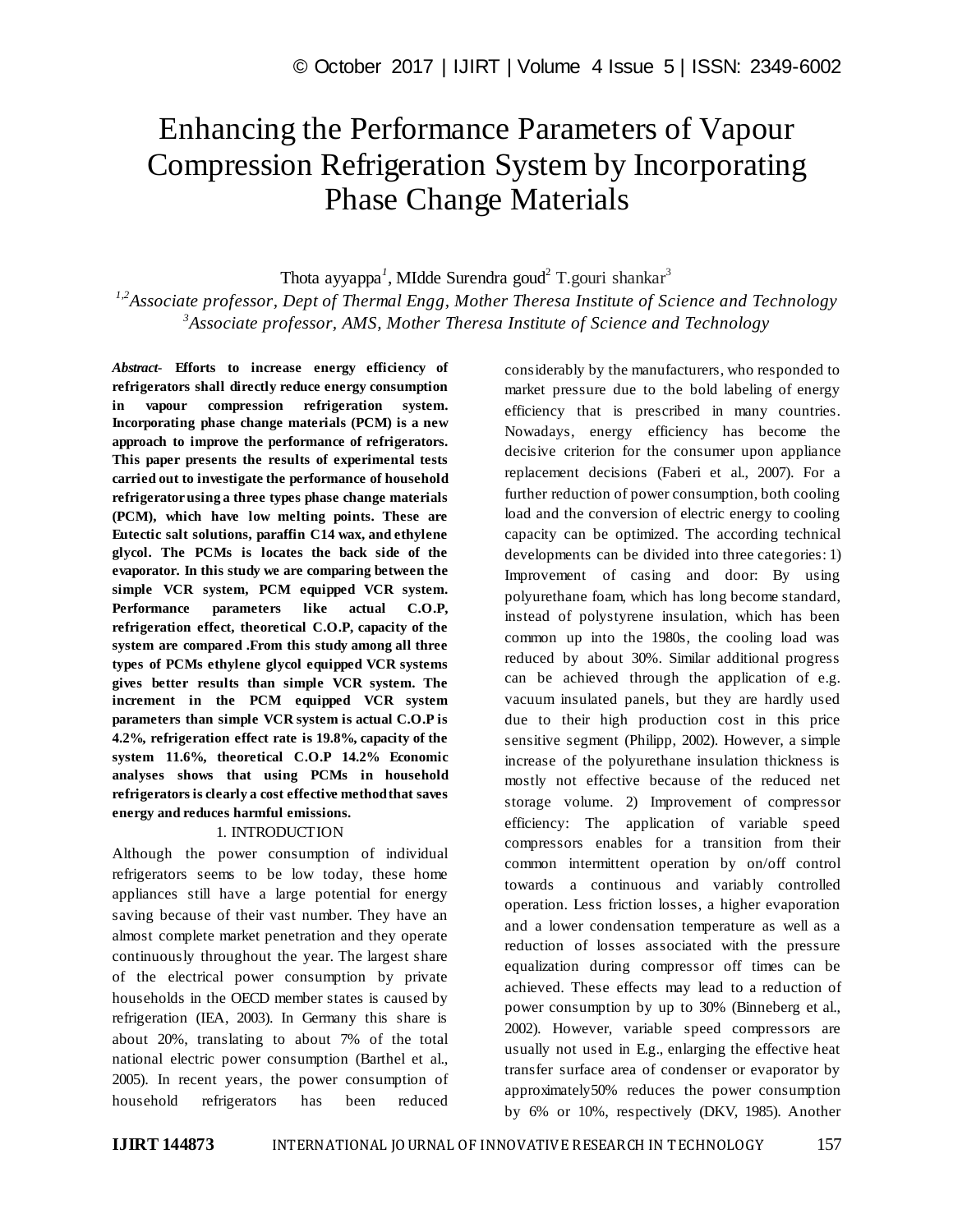option is to use ventilators for the improvement of the convective heat transfer. However, the power consumption of such ventilators themselves must be put in relation to the overall performance gain (Roth, 2008). The use of thermal heat storages, which is discussed in the present study, falls into the third category. Phase change materials (PCM) can absorb large quantities of heat at almost constant temperature. Thereby, temperature fluctuations can be reduced, which is interesting for numerous applications.

## 2. EXPERIMENTAL SETUP

simple household refrigerators because of their substantially higher costs. 3) Improvement of heat transfer performance of evaporator or condenser: The maximum efficiency of cooling processes is determined by the difference between evaporator and condenser temperature. Reducing the condenser temperature resp. raising the evaporator temperature by 1ºC typically leads to a power consumption that is reduced by about 2.4%.

In this present study of investigation we fabricated vapour compression refrigeration system, which have the components like compressor, condenser, evaporator, expansion valve, and filter. All these are circuited with copper tubes of diameter 7mm by brazing process. In this test rig we used measuring devices like pressure gauge, TType thermocouples with indicator ammeter, voltmeter. In this experimental test rig we used to charge the refrigerant R134a after evacuating the test setup. The lubricant used in the compressor is R134a PAG oil. The lubricant oil should match the refrigerant within the system.

| Physical properties   | <b>HCF-134a</b>          |
|-----------------------|--------------------------|
|                       |                          |
| Boiling point         | $-26.3$ °c               |
| Freezing point        | $-103.3$ °c              |
| Critical density      | 515.3 $\text{kg/m}^3$    |
| Critical temperature  | 213.9 °c                 |
| Critical pressure     | 4060kpa                  |
| Heat capacity(liquid) | $1.34$ kj/kg.k           |
| Heat capacity(vapour) | $\overline{0.9}$ kj/kg.k |

Table 1: Properties of refrigerant R134a

Table 2: Properties of lubricant PAG oil

| Lubricant oil                     | <b>SP10</b>      |
|-----------------------------------|------------------|
| Lubricant type                    | PAG              |
| Specific gravity                  | 1.046            |
| Colour(astm)                      | L <sub>0.5</sub> |
| Kinetic viscosity                 | 47.73            |
| Flash point $(^{0}c)$             | 243              |
| Pour point $(^0c)$                | $< -50$          |
| Falex load test( $lbs/in^2$ )     | 1300             |
| Critical solubility point $(^0c)$ | 76               |

Lubricant Test carried on VCR without PCMSs into the evaporator. Then a small place is chosen to arrange the phase change materials around the evaporator, and this small place should be 10 mm as in the introduction. The phase change materials are ethylene glycol, paraffin C14 wax, eutectic salt solution. The above PCMs are selected due to their close melting point to the evaporator temperature of test rig. These phase change materials melting points are -13ºc, 6ºc, -6.6ºc respectively.



Figure 1: Vapour compression refrigeration test rig



Figure 2: PCM container around the evaporator. After conducting the test on VCR without PCM,

Again the test is repeated with different PCMs choosing in a sequential order i.e eutectic salt, paraffin C14 wax, and ethylene glycol. Readings are noted from different measuring devices which are attached to the system.

2.1 Calculations: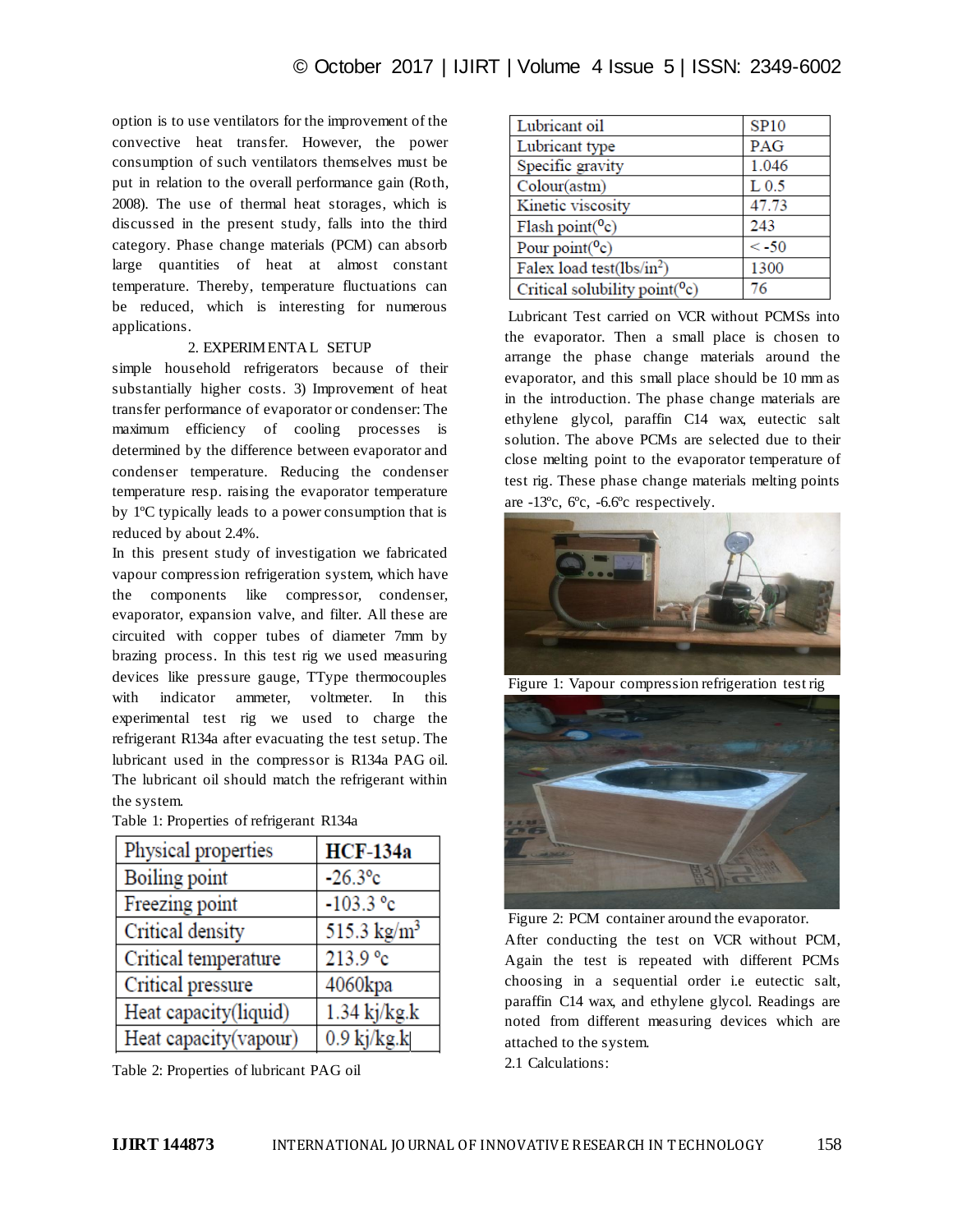From the pressure measuring device only gauge pressure is measured convert that into absolute pressure.

Absolute pressure  $=$  gauge pressure  $+$  atmospheric pressure. Pabs =  $p$  gauge +  $p$  atm ........(2.1)

- 1) Refrigeration effect The amount of heat taken by the refrigerant in the evaporator is called refrigerant effect.
- 2) Refrigerant effect  $=$  mw cp (dT) ……………………………...……(2.2)
- 3) Actual C.O.P It is the ratio of refrigerant effect to the power consumed by the compressor. C.O.P actual =  $(h1-h 4)/(h2 - h 1)$ ………………….………….(2.3)
- 4) Capacity of VCR system(TR) = (refrigerant effect/min)/ 210 …………......(2.4)
- 5) Mass flow rate (m ) kg/s  $=$  refrigerant effect/s)/( h1 –h4) ….................(2.5)
- 6) Power consumption by the compressor  $(p)$  = volts \*amps (V\*I)  $(j/s)$ ......(2.6).
- 7) Energy input o the compressor = power  $*$ time =  $p^*t$  (kj) ……………..(2.7)

Table 3: of calculation for PCM equipped VCR system.

|                                      | Eutectic salt solution(10%<br>NaCl+,90% water) | paraffin c14<br>wax | ethylene<br>glycol |
|--------------------------------------|------------------------------------------------|---------------------|--------------------|
| Actual C.O.P                         | 0.731                                          | 0.726               | 0.7413             |
| Refrigeration effect<br>rate(kj/min) | 10.24                                          | 10.56               | 11.78              |
| Power consumption $(j/s)$            | 230                                            | 230                 | 230                |
| Theoretical C.O.P                    | 3.137                                          | 3.14                | 3.64               |
| Mass flow rate(kg/sec)               | 0.00185                                        | 0.00124             | 0.00126            |
| Capacity of system(TR)               | 0.04815                                        | 0.0513              | 0.05225            |





## 3.2 Comparison of refrigerant effect rate for PCM enabled V.C.R system



3.3 Comparison of capacity for PCM enabled V.C.R system



3.4 Comparison of Theoretical C.O.P for PCM enabled V.C.R system



3.5 Comparison of mass flow rate for PCM enabled VCR systems.

![](_page_2_Figure_21.jpeg)

From the above all graphs ethylene glycol gives the better comparative performance parameters than any other phase change materials. By using the PCMs in